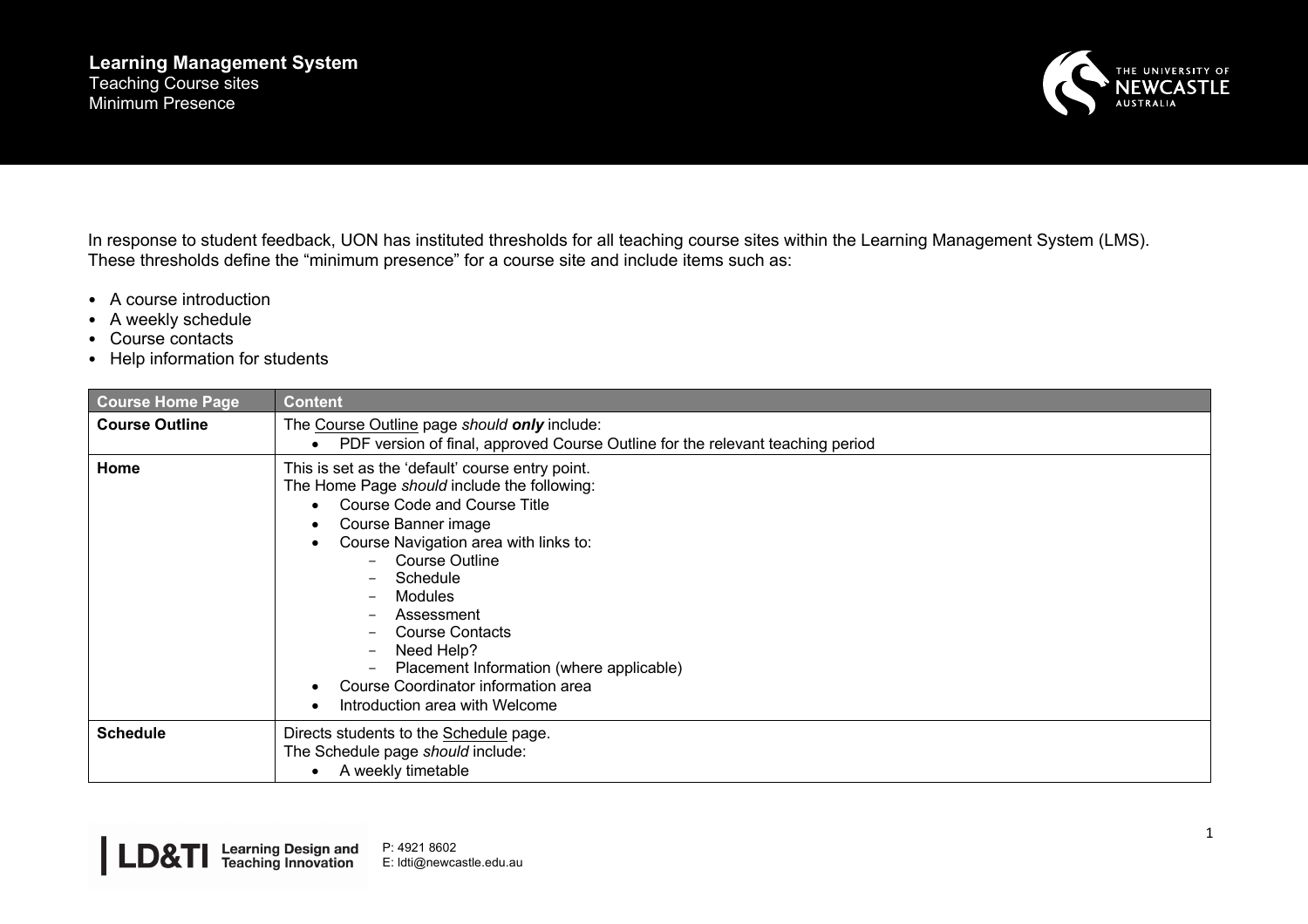

| <b>Modules</b>                      | Directs students to the Modules area.<br>The Modules area should be organised with clear, consistent headings and descriptions for students (e.g. 'Course Overview',<br>'Course Content'). (For links to required and suggested readings please see below).     |
|-------------------------------------|-----------------------------------------------------------------------------------------------------------------------------------------------------------------------------------------------------------------------------------------------------------------|
| <b>Assessment</b>                   | Directs students to the Assessment Overview page.<br>The Assessment Overview page should include the following:<br>Summary of assessment items and submission requirements<br>Due dates<br>Required format (digital/hard copy)<br>Where/how to receive feedback |
| <b>Course Contacts</b>              | Directs students to the Course Contacts page.<br>The Course Contacts page should include details of:<br>Course Coordinator(s)<br>Lecturer(s)<br>Tutor(s)<br>It is good to also include:<br>Staff photograph(s)<br>Links to staff profile(s)                     |
| <b>Need Help?</b>                   | Directs students to the Help page.<br>The Help page should include the following:<br>Links to Personal Support services<br>Links to Academic Support services<br>Links to Ask UON<br>Links to Canvas Help<br>Links to IT Services Support                       |
| <b>Placement (if</b><br>applicable) | Directs students to the Placement Information page.<br>The Placement information page should include:<br>Summary of the placement requirements for the course<br>Contact information for the Placement coordinator                                              |
| <b>Course Coordinator</b>           | Displays the Course Coordinator(s) name and profile image.<br>This information is automatically populated from NUSTAR and the Course Coordinator's Canvas profile                                                                                               |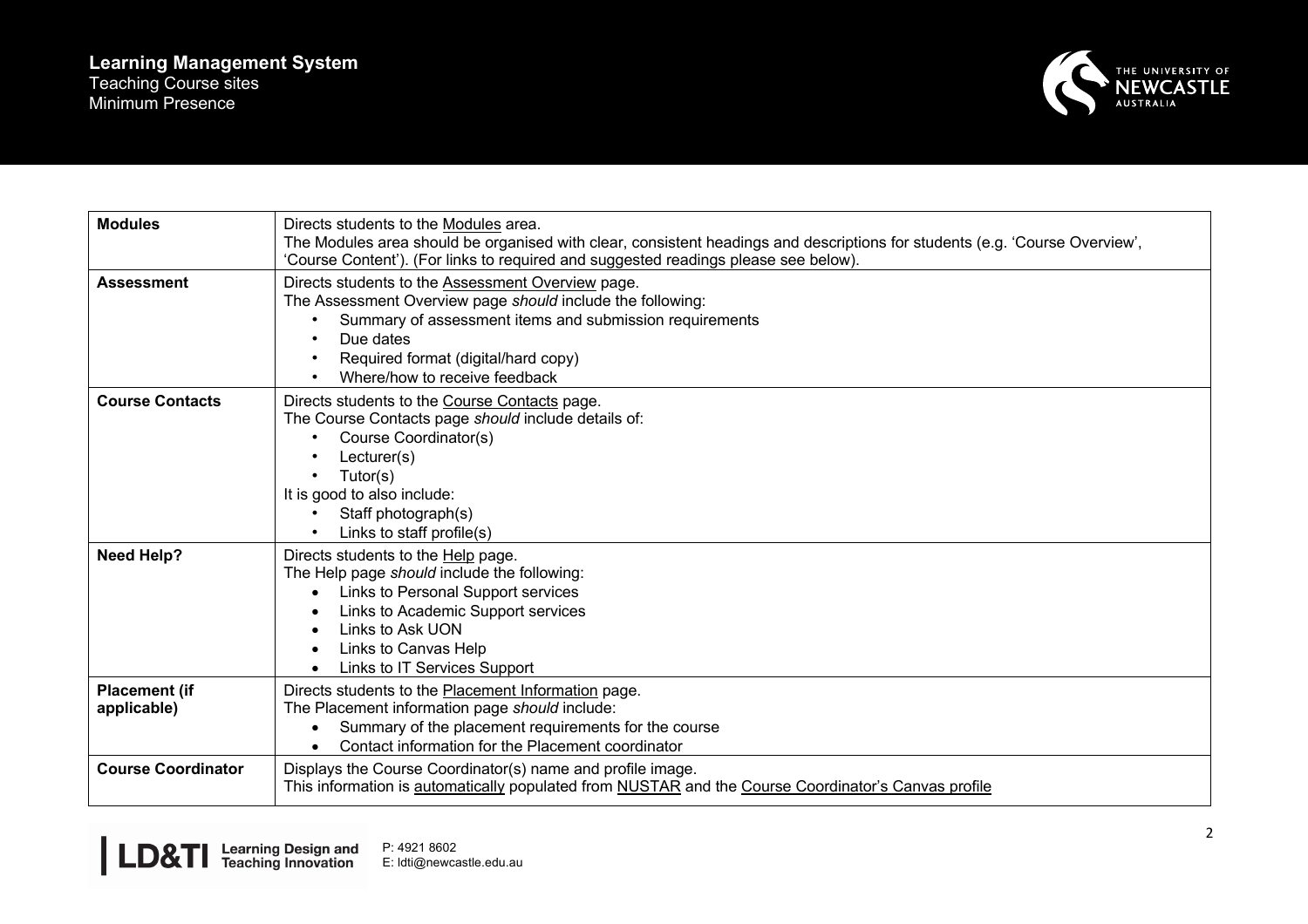

| <b>Introduction</b> | Displays the information from the Introduction page.                                              |
|---------------------|---------------------------------------------------------------------------------------------------|
|                     | The Introduction page should include the following:                                               |
|                     | Information about course expectations, including communication methods                            |
|                     | References to the Student Academic Integrity Policy and the Academic Integrity Module             |
|                     | Links to Student Support Services                                                                 |
|                     | It is good to also include:                                                                       |
|                     | An introductory video                                                                             |
|                     | How/when students will receive feedback                                                           |
|                     | How/when students can provide feedback (e.g. information about the Student Evaluation of Courses) |

The thresholds will be included in a new default LMS template for all teaching course sites. To ensure minimum thresholds and prevent templates being compromised by a full course import, this functionality has been disabled. The ability to copy individual modules or pages from course to course is still available to staff.

If you have a requirement for an entire course to be copied, please contact the Learning Technology Team at uonline@newcastle.edu.au or 4055 8999 (x58999) with the relevant details.

| <b>Course Menu Item</b><br>(left hand side<br>navigation) | <b>Content</b>                                                                                                                                                                                                                              |
|-----------------------------------------------------------|---------------------------------------------------------------------------------------------------------------------------------------------------------------------------------------------------------------------------------------------|
| Home                                                      | Directs students to the Course Home Page as outlined above.                                                                                                                                                                                 |
| <b>Announcements</b>                                      | Directs students to the Course Announcements.<br>Please use as required.                                                                                                                                                                    |
| <b>Modules</b>                                            | Directs students to the Modules area as outlined above.                                                                                                                                                                                     |
| <b>Assignments</b>                                        | Directs students to the Assignments area.<br>The assignments area contains links to the submission portals.<br>Each assignment should include:<br>Due date<br>Associated points<br>Submission Method (e.g. On Paper, Online, No Submission) |

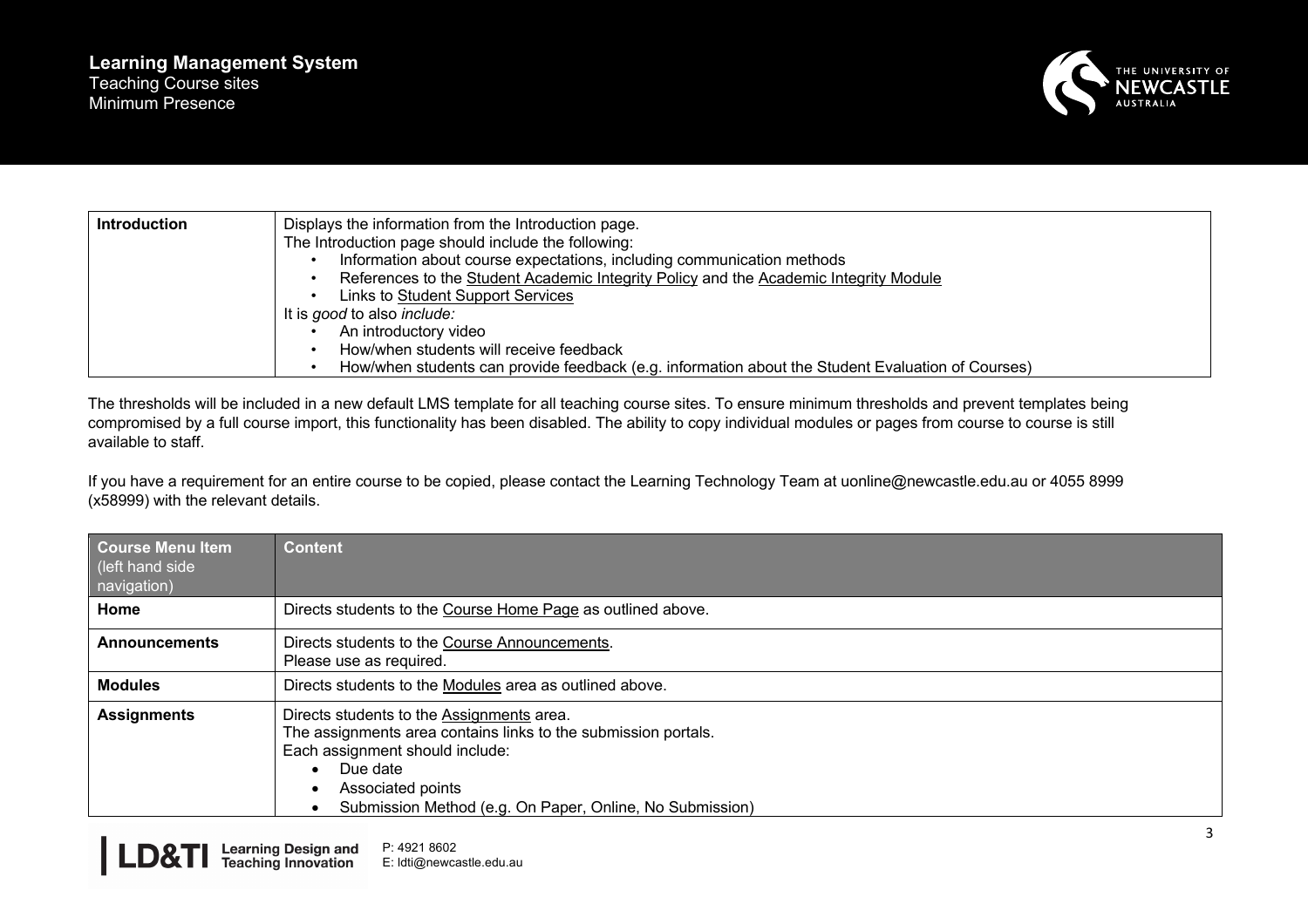

|                        | Rubric<br>Feedback Method<br><b>Return Method</b>                                                                                                                                                                                                                                                                                                                                                                                                                                                                                                                                                                                                                  |
|------------------------|--------------------------------------------------------------------------------------------------------------------------------------------------------------------------------------------------------------------------------------------------------------------------------------------------------------------------------------------------------------------------------------------------------------------------------------------------------------------------------------------------------------------------------------------------------------------------------------------------------------------------------------------------------------------|
| <b>Discussions</b>     | Directs students to the Discussions area.<br>A General Course Discussion is provided                                                                                                                                                                                                                                                                                                                                                                                                                                                                                                                                                                               |
| <b>Grades</b>          | Directs students to the Grades area                                                                                                                                                                                                                                                                                                                                                                                                                                                                                                                                                                                                                                |
| <b>Course Readings</b> | The Course Readings tool links to the new electronic course readings platform.<br>In this platform, you can create and update your own reading list, adding and organising the readings to suit your course. For step-by-<br>step instructions on setting up and organising your reading list, please refer to the Course Readings user guides. If you have not used<br>the course readings platform before and you are unable to locate your course code from the drop down list, or you would like some<br>assistance with getting started, please email coursereadings@newcastle.edu.au and we will arrange for a member of the library team<br>to contact you. |
| Panopto                | Directs students to the Panopto folder for the course<br>Recordings of lecture events will appear for staff/students in this folder                                                                                                                                                                                                                                                                                                                                                                                                                                                                                                                                |
| Zoom                   | Directs students to the Zoom tool for the course                                                                                                                                                                                                                                                                                                                                                                                                                                                                                                                                                                                                                   |